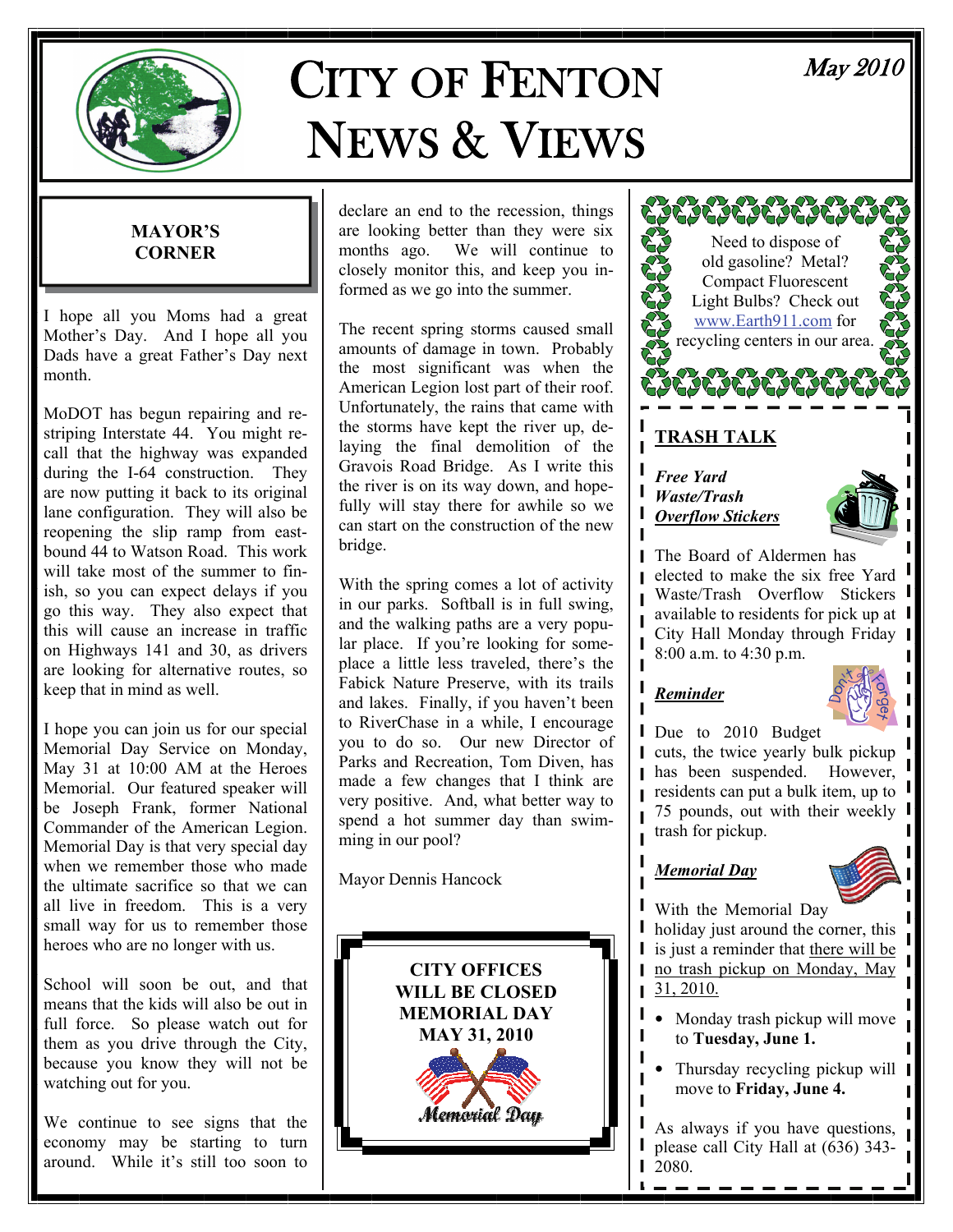#### Page 2 **FENTON NEWS & VIEWS** May 2010

### **PLANNING & ZONING COMMISSION PUBLIC HEARING**

On **Tuesday, June 1, 2010**, the Planning & Zoning Commission will hold a Public Hearing at **7:00 p.m.** during their regularly scheduled meeting at City Hall to consider the following:

# **NEW BUSINESS**

• A petition by Fenton Properties, Inc., for an Special Use Permit to increase the primary floor area of a building to greater than 50,000 square feet for a total building size of 119,000 square feet, per a Variance granted by the Board of Adjustment on April 20, 2010. The property is zoned "BP-3" Business Park - General Office Centers, Small Warehousing District.

# **SITE PLAN REVIEWS**

- A petition by Gravois Bluffs II, LLC, for site plan review of a proposed parking lot addition at 101 Gravois Bluffs Plaza Drive. The property is zoned "C-1" Commercial Zone District.
- A petition by Fenton Properties, Inc., for site plan review of a proposed building and parking lot addition at 99 Larkin Williams Industrial Court. The property is zoned "BP-3" Business Park - General Office Centers, Small Warehousing District.

For more information, please contact the Community Development Department at (636) 349-8110.

# **YARD WASTE PROGRAM**

Every Monday morning the Public Works crews start collecting lawn debris. All biodegradable bags with stickers and sticks/limbs that are bundled no longer than four (4) feet will be picked up.

Since this service is so popular during this time of year, it might take our crews two, three or sometimes four days to collect everything.

All lawn debris set out by 7:00 a.m. Monday will be picked up that week. Please do not set out lawn debris after 7:00 a.m. Monday morning.

The crews canvas the City in a specific pattern. It is very disruptive to our normal schedule to retrace our steps when residents call after the crew has been in your area.





The following businesses have applied for an occupancy permit and are planning on calling Fenton "home":

> *McMo Management LLC*  1781 Larkin Williams Road (restaurant management)

> *David's Guitar Loft*  54 Fenton Plaza (retail sales of musical instruments and instruction)

Welcome to Fenton. We are glad you are here!



Please join us as we solemnly honor those who paid the ultimate price for our FREEDOM, our military heroes.

The ceremony will take place on Monday, May 31 at 10:00 a.m. at the Heroes Memorial at Fenton City Park. Presented by the Department of Parks and Recreation and Scout Troop 778, this year's ceremony will feature guest speaker Joseph J. Frank, decorated Veteran, member of the Missouri Veteran's Commission, and former National Commander of the American Legion.

Refreshments will be served after the ceremony, courtesy of the St. Louis Bread Co. in Fenton.

Please bring lawn chairs For additional information please contact Mike Schumacher at (636) 343- 0067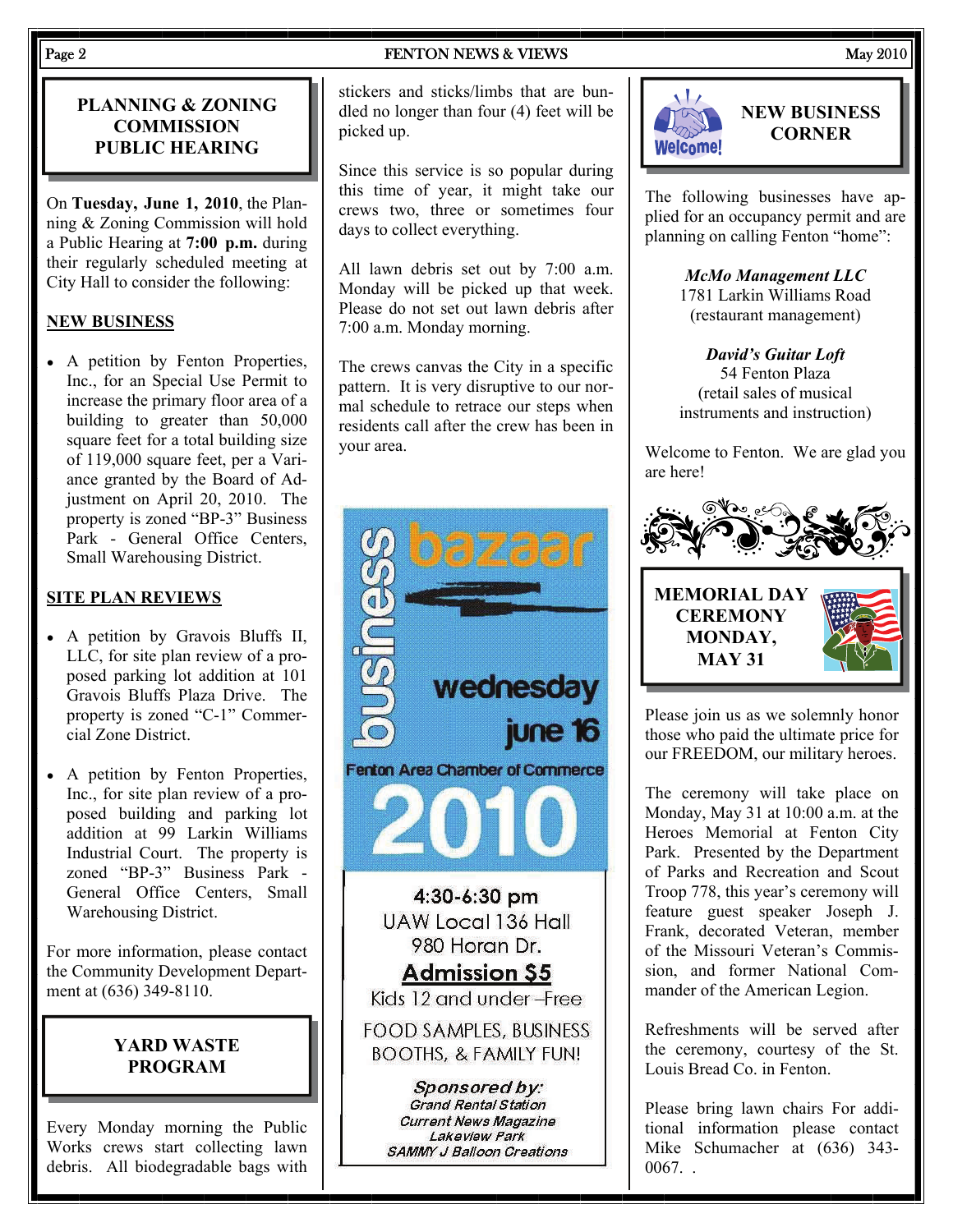

*For information on any of these programs, including fees and times, check out a copy of the "Beacon".* 

#### **SUMMER CAMP**

Summer Camps are here! Reserve your child's spot

today. To view the Summer Camp Brochure, please visit [www.fentonmo.org](http://www.fentonmo.org). Contact Carrie Smith for more information at [csmith@fentonmo.org](mailto:csmith@fentonmo.org).

#### **FALL YOUTH SOCCER LEAGUES**

Registrations have begun for the Fall Youth Soccer Leagues. The eight game recreation league begins September 11. The league has coed teams for children ages 3-8. Games will be played at Fenton City Park on Saturday mornings. Registration ends August 22.

#### **YOUTH TENNIS LESSONS**

Ages 5-18, learn how to play Ages 5-18, learn how to play<br>the game of tennis with different drills, learn all the shots, how to keep score and most important, have fun. Lessons will be held at Rockwood Summit High School. Bring a tennis racquet and a bottle of water. Session I begins June 7 and Session II begins July 5.

# **YOUTH FISHING DERBY**

Grab your fishing poles and join us at



Westside Park on Saturday, May 22 from 7:30-10:15 a.m. The day's activities will include a casting con-

#### Page 3 **FENTON NEWS & VIEWS** May 2010

test with prizes and goodie bags. Top three places in each age group will receive a trophy and the top overall winner in each age group will receive a fishing pole. It is great fun for the kids.

#### **SENIOR FISHING MORNING**



Adults 55 and older can join us at Westside Park for some fishing and a BBQ lunch. This will be held on Tuesday, June 8 from 8:00 a.m.-12:00 p.m.

#### **THE NEW BEACON ONLINE**

"The Beacon", RiverChase's Program Brochure is now online. For informa-



ship or any of the great programs offered at your community center, p l e a s e g o t o www.fentonmo.org, then

tion concerning member-

click on "RiverChase", then "Beacon". Inside "The Beacon" you can get additional information on many great programs and classes by clicking on the listed program names or offerings.

### **SWIM LESSONS**

The next session of swim lessons begins June 7. Available times include Monday-



Thursday mornings at 9:30 a.m., 10:05 a.m., 10:40 a.m. and 11:15 a.m. or Monday and Wednesday evenings at 5:15 p.m., 5:50 p.m. 6:25 p.m. and 7:00 p.m. Saturday mornings are also available at 9:15 a.m., 9:50 a.m. and 10:25 a.m.

### **PARENT TOT SWIM**

This is an interactive class for parents and tots, ages 6 months to 3 years of



age. The next session begins June 7. Classes are available Monday or Wednesday evenings and Saturday mornings.

#### **WATER AEROBICS**



Come join the next session of Water Aerobics.

It begins the week of May 31. There are many classes to choose from, including *Water Pilates*, *Aquacise, Total Body Workout*, *Joints in Motion*, and *Aqua Zumba*. Day and evening classes are available.

#### **FLIP AND DIP**

Is your child interested in gymnastics



and swim lessons? Why not get both for the price of one? The next session begins June 9. Classes are held on Wednesdays at 4:15 p.m.

#### **SAND VOLLEYBALL**

It's time to get down and dirty in the Fenton City Park sand volleyball



courts. Registration is now open. Cost for the eight game league is \$160 per team.

### **KICKBALL**

This fun and exciting league plays at



Fenton City Park. There are two leagues to choose from. Regis**tration** for the first session has begun.

League play will begin June 3.

#### **SOFTBALL**

Sign up now for one of the many softball leagues at Fenton City



Park. Registration is now available, call RiverChase for more information at (636) 343-0067.

*For information on any or all of these programs (including fees and times), contact RiverChase of Fenton at (636) 343-0067. You can also check out the Beacon online at [www.fentonmo.org](http://www.fentonmo.org).*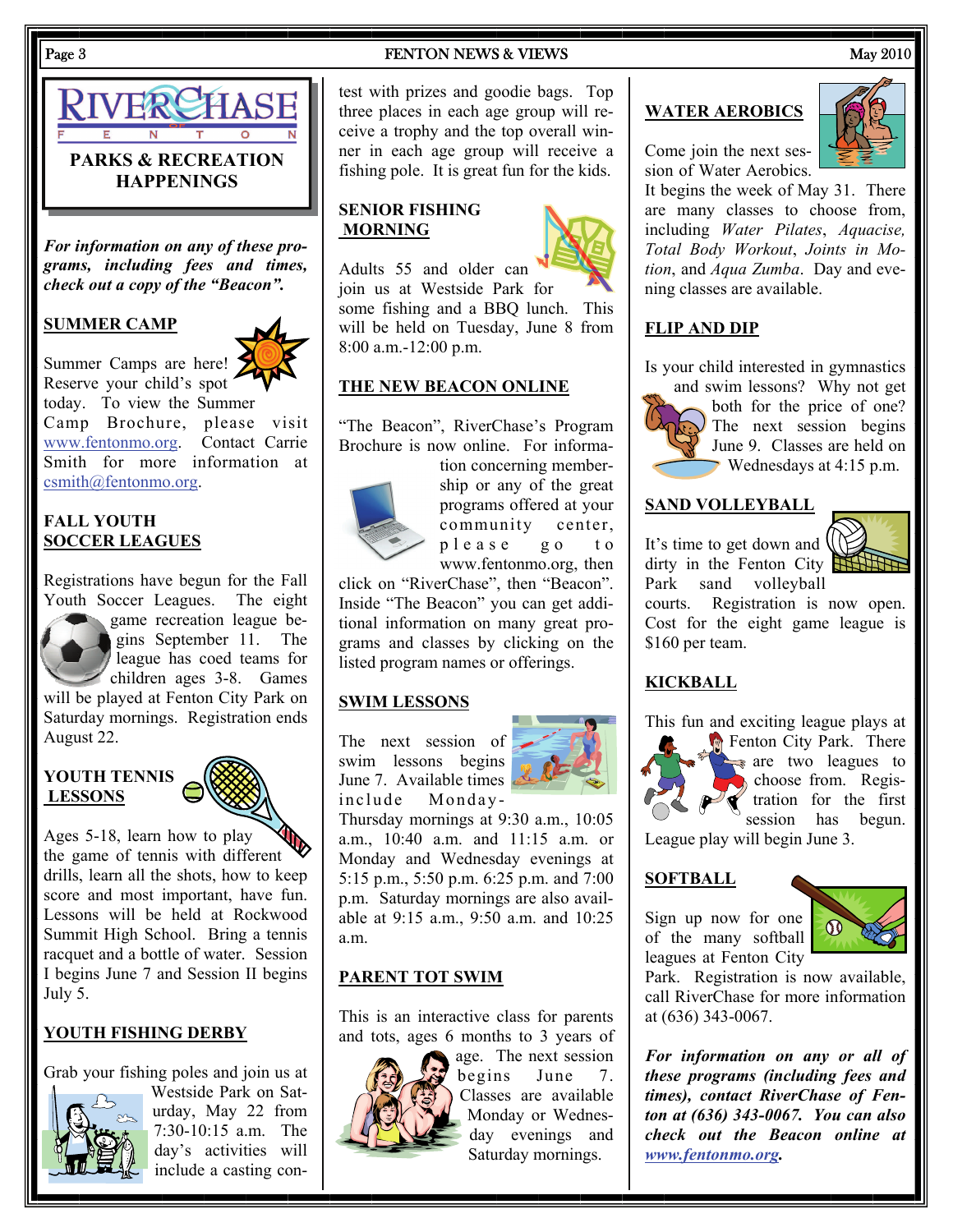#### **ST. LOUIS COUNTY POLICE—FENTON PRECINCT UPDATE**

#### **FREE BICYCLE HELMETS**

As the spring weather approaches, many children and adults will be riding bicycles in area parks and streets.



Bicycle helmets are an essential element of bicycle safety. Together with the  $\zeta$  City of Fenton we will be giving away

helmets to children of any St. Louis County residents. Please call the Fenton Precinct from 8 a.m. to 4 p.m. to schedule an appointment for a helmet fitting.

#### **SPEED LIMIT**

With warmer weather, our children will be enjoying the outdoors. Help us provide a safe and

secure environment for both you and your children by paying special attention to the speed limit in your subdivision. The City of Fenton maintains a **20 miles per hour** speed limit on all residential streets within City limits.

#### **PARKING**

We would like to remind you to be courteous of your neighbors while



parking on the streets in your subdivisions. Please be aware of the location of your vehicles, as they may block drive-

ways and mailboxes, prohibiting postal workers from delivering mail.

We would also like to remind residents that there are ordinances for St. Louis County and City of Fenton against parking in fire lanes. Please be cognizant of this when in shopping areas, such as Fenton Crossing and Gravois Bluffs.

#### Page 4 FENTON NEWS & VIEWS May 2010

#### **SPECIAL OLYMPICS**

We would like to remind everyone we have Special Olympic Tee Shirts available at the Fenton Precinct. These T-Shirts benefit the Special Olympics activities in the State of Missouri. You can purchase the tee shirts at Fenton City Hall or contact any St. Louis County

Police Officer. The price for short sleeve tee shirts is \$10.00. Long sleeve tee shirts are \$15.00. Available sizes are small through XX-large.

**Neighborhood Policing Officer (636) 343-2080 P.O. Aaron Dilks-Ext. 1123** 

> **Precinct Phone (636) 349-8120**





On Saturday, May 22, 2010, the Fenton Fire Protection District will host its annual Open House in recognition of **HOUSE** 

**PROTECTION DISTRICT E.M.S. OPEN** 

Emergency Medical Services Week. The Open House will be held at Engine House #1, located at 845 Gregory Lane.

The day's festivities will run from 12:00 noon until 3:00 p.m. Come join us for the afternoon to take engine house and equipment tours, see Flashy the talking fire dog, and enjoy a variety of refreshments which include: hot dogs, soda, popcorn, prizes and much more. There will also be representatives from local emergency services.

Please attend the activities or to just come to say "Hi". We look forward to seeing you there.

#### **RIVERCHASE OUTDOOR POOL SUMMER HOURS (***May 29 thru September 1)*

**NE FEITHEIT EINE EINE EINE** 

Summer is just around the corner and the Outdoor Pool at RiverChase is set to open Saturday, May 31. Open swim is available:

*Monday - Friday*  Noon - 8:00 p.m.

*Saturday*  11:00 a.m. - 8:00 p.m.

*Sunday*  11:00 a.m. - 6:30 p.m.

Lap swimming is also available, check out a copy of the "Beacon" for times or call RiverChase at (636) 343-0067 for additional information.

# **DECISIONS FROM THE APRIL 22 BOARD OF ALDERMEN MEETING**

#### *Proclamation*



Mayor Hancock presented a proclamation to the American Legion Auxiliary in honor of "Poppy Days".

#### *Decisions*



 $\checkmark$  Approved, with conditions, a petition by Steve Wilke, CEO of Wilke Window & Door and Norm's Bargain Barn, for a Site Plan of proposed exterior building modifications of an existing building at 731 Gravois Road. The property is zoned "C-1" Commercial Zone District.

*(Continued on page 5)* 

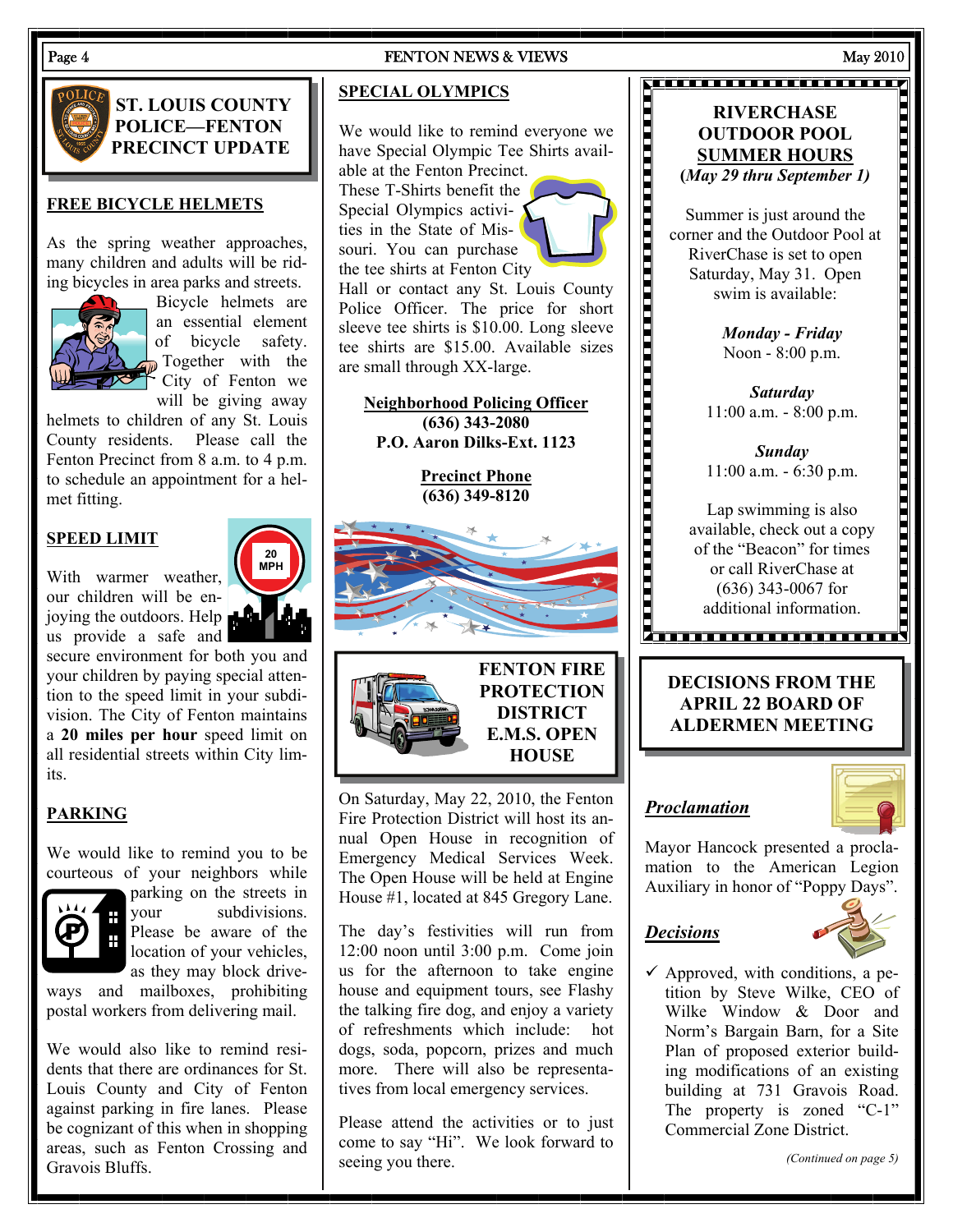#### *DECISIONS FROM THE APRIL 22 BOARD OF ALDERMEN MEETING (Continued from page 4)*

- $\checkmark$  Approved, with conditions, a petition by Thirty & 141, L.P., for a Site Plan of a proposed driveway extending from State Highway 141 to McCarthy Drive. The affected properties are located at 190 and 198 Gravois Bluffs Circle Drive and 197 and 199 Gravois Bluffs Plaza Drive and are zoned "C-1" Commercial Zone District.
- $\checkmark$  Approved a Temporary Liquor License as submitted by St. Paul Parish for the St. Paul Parish Homecoming on May 28, 2010 from 5:00-10:00 p.m. and May 29, 2010 from 10:00 a.m.-10:00 p.m.
- $\checkmark$  Approved submitting an application for the Recreation Trails Program Grant.
- $\checkmark$  Amended the approved purchase price of \$25,750 for fitness equipment to \$26,200.
- $\checkmark$  Approved a Change Order to Ordinance 2954 as submitted for printing the 2010 Beacon Spring Issue.
- $\checkmark$  Suspended the Fireworks Display for the year 2010.
- $\checkmark$  Suspended Musical Sunset in the Park for the year 2010.
- $\checkmark$  Approved a Personnel Equipment Policy.
- $\checkmark$  Suspended the Fenton Founder's Day Parade for the year 2010.
- $\checkmark$  Approved the purchase of the inside back cover and three full pages in the Fenton Area Chamber of Commerce 2010 Community Guide for \$1,500.
- $\checkmark$  Approved the Paid Time Off Policy for City of Fenton personnel

effective May 1, 2010.

- $\checkmark$  Accepted Option 2 of the proposal submitted by CivicPlus to create a website for the City of Fenton.
- $\checkmark$  Accepted the End-User License for maintenance of the newly created City of Fenton website by CivicPlus.
- $\checkmark$  Exercised the option to renew the solid waste contract with Christian Disposal for a five-year period commencing June 1, 2010.
- $\checkmark$  Approved the Certification of the April 6, 2010 General Election.
- $\checkmark$  Elected Alderman Joe Maurath as the President of the Board of Aldermen.
- $\checkmark$  Elected Alderman Joe Maurath as the Liaison to the Planning & Zoning Commission.
- $\checkmark$  Elected Alderman Chris Clauss as Liaison to the Park Board.
- $\checkmark$  Approved the Mayor's committee appointments as submitted.

# *Ordinances*

**#3120** Amends Section 400.030(B) - Definitions of the City of Fenton Zoning Code to define a Financial Institution, Pawnshop and Small Loan Business.

**#3121** Amends Section 466.010(B) - Permitted Uses in the "OT-1" Olde Towne Historic Zone District to include Financial Institutions.

**#3122** Amends Section 466.020(B) - Permitted Uses and 466.020(C) Uses Allowed by Special Use Permit in the "OT-2" Olde Towne Family Entertainment/Commercial Zone District.

**#3123** Amends Section 467.010(B) - Permitted Land Uses and 467.010(C) - Uses Allowed by Special Use Permit in the "C-1" Commercial Zone District.

**#3124** Amends Section 467.020(B) - Permitted Land Uses in the "C-2" Neighborhood Commercial Zone **District** 

**#3125** Amends Section 466.010(C) - Uses Allowed by Special Use Permit in the "OT-1" Olde Towne Historic Zone District to include Produce/Farmer's Market.

**#3126** Approves a Maintenance/ Facility Removal Agreement between Clear Wireless, LLC and the City of Fenton for a Telecommunication Facility at 702 Rudder Road.

**#3127** Approves a Maintenance/ Facility Removal Agreement between Clear Wireless, LLC and the City of Fenton for a Telecommunication Facility at 2227 Cassens **Drive.** 

**#3128** Approves a Lease Amendment and Renewal Agreement with the St. Louis County Library District Pursuant to Ordinance No. 2274.

**#3129** Repeals Ordinance 2736 and enacts a new Ordinance establishing a City of Fenton—Parks, Shelters and Athletic Field Usage and Fees Policy.

**#3130** Authorizes the Mayor to execute Contracts for the purchase of real property located at 104 Gravois Road.

**#3131** Approves an Agreement with Chuck Flecke to provide Appraisal Services.

### *Resolutions*

**R10-03** Authorizes the offering for sale of Tax Increment Refunding Revenue Bonds, Series 2010 (Dierberg's Fenton Crossing Project), of the City of Fenton, Missouri.